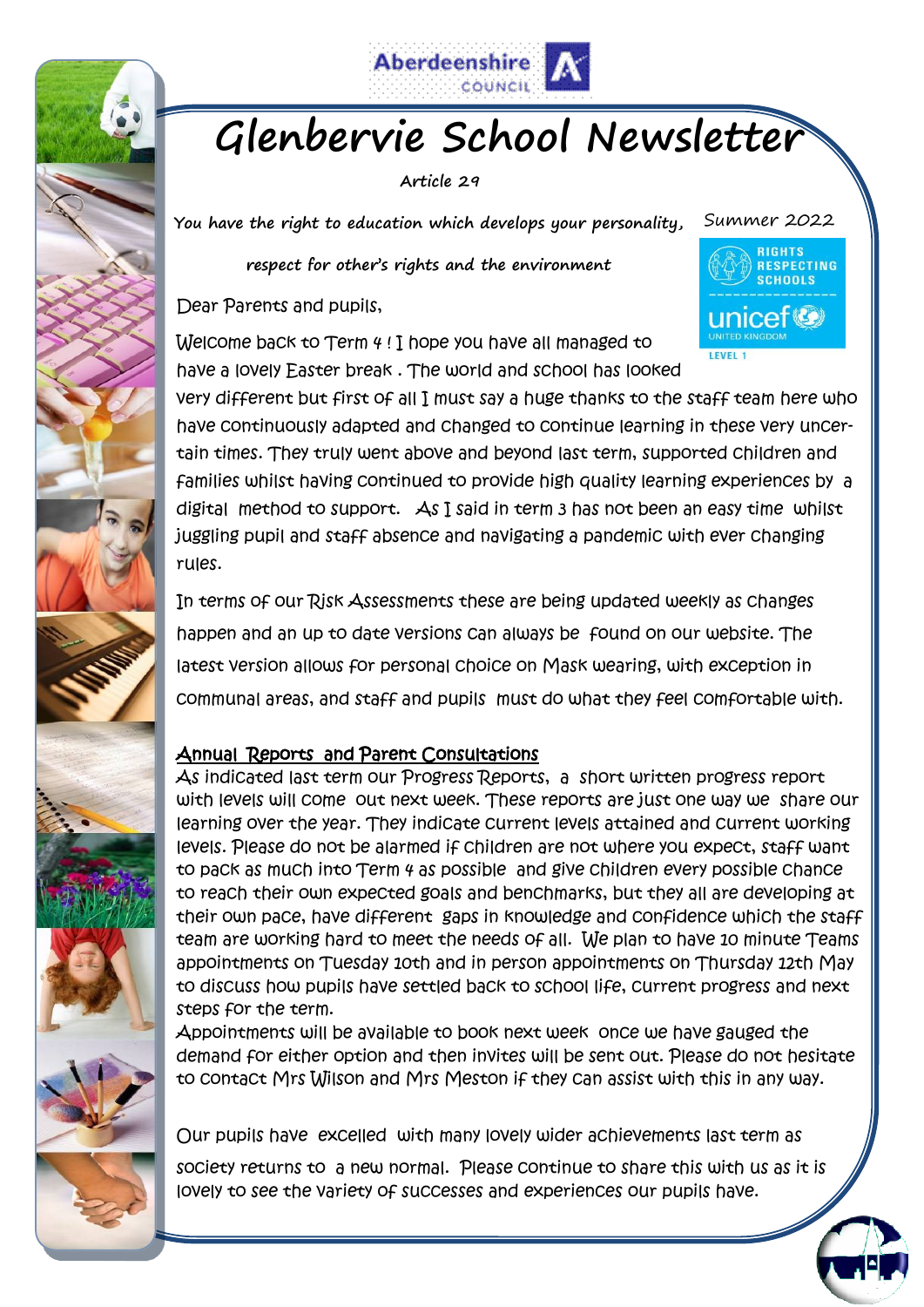#### **Transition**

For our Primary 7 pupils Mackie have already been in touch and set up a transition programme. I know there has already been evening sessions with Miss Moir and our pupils have access to transition sessions through google classrooms. Parents have been invited to have a walk round the school on an open Day on Monday 2nd May.

Our Mackie PSAT (Guidance Teachers) will come out to do face to face visits with the children on Friday 13th May at 11am. The pupils will complete 3 days in person transition on Monday 20th– Wednesday 22nd June .

For our Primary 1 we will be able to facilitate a Teddy Bears Picnic on Wednesday 4th May 9.30-11 am and 3 in person stay and play sessions on the 11th, 25thMay and 1stJune as well as a Meet the teacher on Monday 22nd June when we all move up to meet our new teachers. These are all from 1.30-2.30pm. On the 11th May-parents are very welcome to stay and have a

cuppa and chat so you can meet fellow P1 parents and ask any questions you may still have. We will be sending home some learning packs. I will also share some information about Primary 1 and the school in an evening meeting on Wednesday 4th May at 6pm, as well as getting a seesaw group set up for the new primary 1's.

#### Dalguise

It is with great excitement that we are in the final stages of planning our trip to Dalguise for Monday 16th– Friday 20th May for our P6/7 pupils. We have confirmed our staffing, numbers,

accommodation and activities. An information session for Parents and pupils will be held at the school on Wednesday 4th May at 7pm. Our kit list has already been handed out to help you plan ahead. We have 3 water based activities so plenty changes of clothes will be needed!

We would like to say a big Thanks to Drumaber, a local company , and one of our parents who have contributed generously to the cost of the bus and

Crannog Centre. This is of a great help when the normal P6/7 fundraising pursuits such as the Haggis Drive and Family ceilidh were unable to go ahead this year. I know the money boxes are also coming in and the support from families is greatly

appreciated by all.

## Sponsored Walk

Many thanks to all who supported this annual fundraising activity. The money is used to support learning and teaching within the school and we are delighted with the support shown







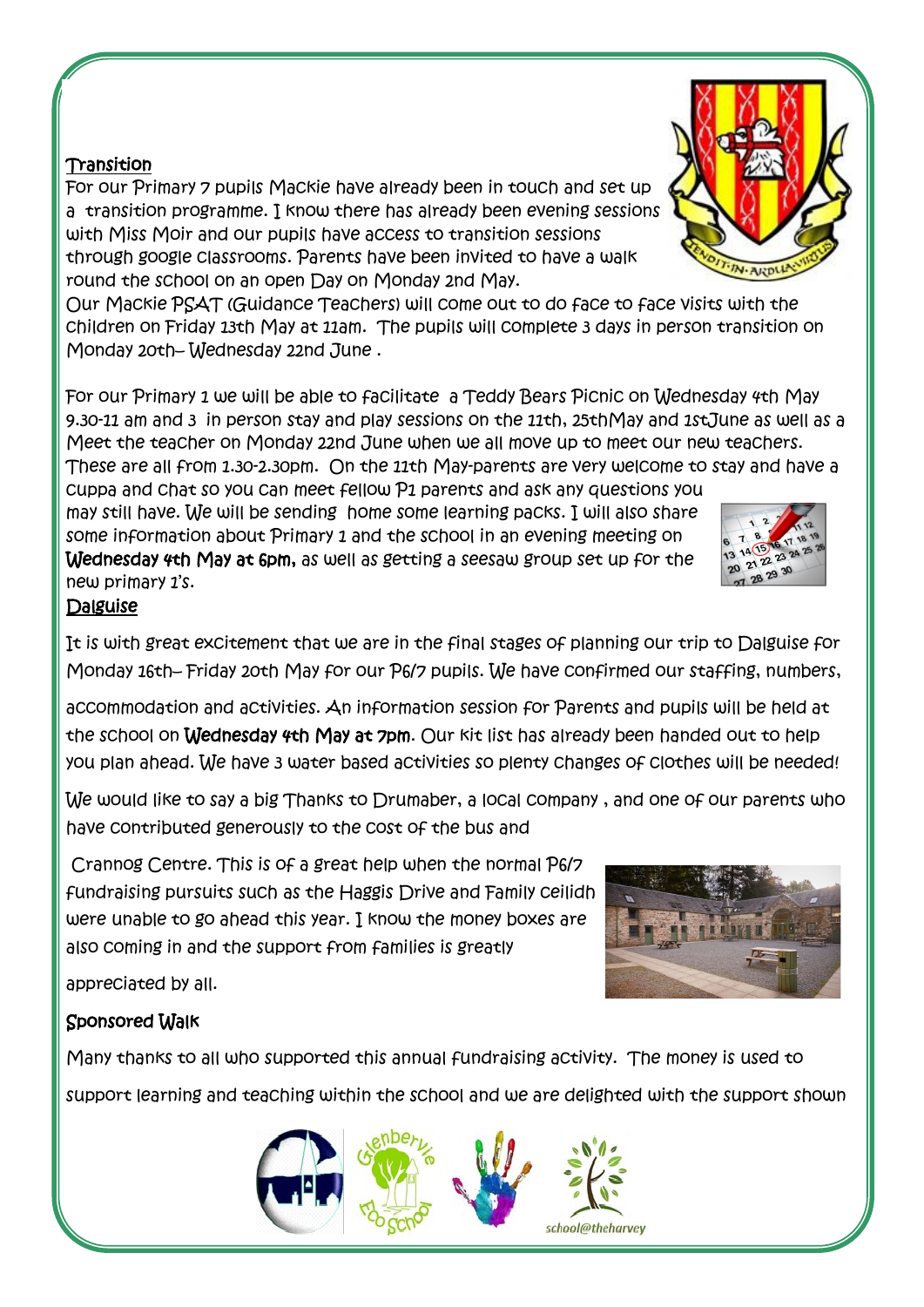



n this event. We currently have raised £650 which is a fantastic achievement for a small school. Please ensure that any sponsorship money is handed into school by Friday 29h April. Thank you. Our pupils were an absolute credit as they followed the guidelines and instructions of our landowners and we were very lucky to have the support of some of our parents who were able to walk the route with us and support the event. The weather was lovely and was a great end to the term.



# Afternoon of Action & Community Café

Our P5/6 Pupils ended the term with a lovely Afternoon of Action, thinking about Article 6 and Article 24 of the UNCRC and how they can make a difference to the local

Community. This was followed by a lovely community café which added a bit of joy to the school, seeing parents in person again for the first time in a while. The P5/6s did a fantastic job and raised £96 which, they put back into running community events for Drumlithie in the future, as well as sourcing some Recycle bins to promote this in the playground.

## Holiday Dates

We will be able to provide a full list of in-service/holiday dates before the end of term. We are currently awaiting confirmation of next session's occasional days to be agreed at a cluster level.

## GSP

A huge thank you for the continuing support from our GSP. Our group continue to work behind the scenes and have continued to fundraise with opportunities to seek grants, Raf-

fles and partner with local businesses to ensure fundraising continues in a safe way. The quiz night was a great success for them and again we are grateful for all the support.

They are not just there to fundraise, but are the parent voice for the wider parent forum and have been part of many Covid meetings with